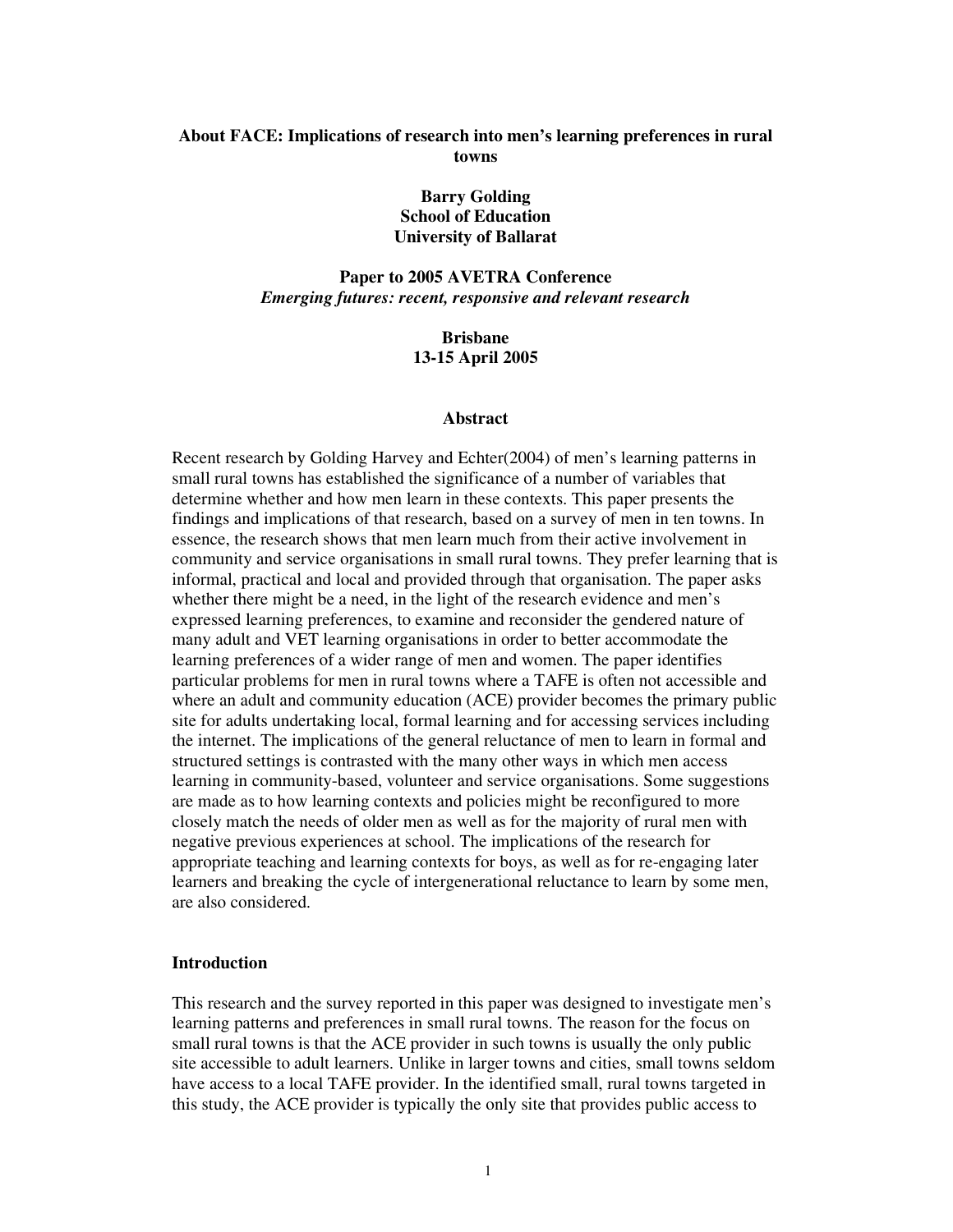computers and to associated computer-based learning programs. In effect, if adults, including men in small rural towns, *don't* use the local ACE provider and are unable to travel considerable distances away from the towns to learn, the learning they experience is likely to be limited to informal learning in community organisations beyond ACE.

This survey was novel in at least three important senses. Firstly, it was specifically targeted to men, particularly in small rural towns. Secondly, it was deliberately inclusive of learning occurring within and beyond ACE, including informal learning through community involvement in service and leisure organisations. Thirdly, it was deliberately customised to be relevant to five different organisations and ten different ACE providers in ten towns. This customisation allowed the survey<sup>1</sup> to be distributed in 50 different organisations: to ACE learners - as well to community members involved in fire services, senior citizens, landcare and football clubs - in ten different towns. The purpose of this customisation, including the name of each local ACE organisation<sup>2</sup>, apart from seeking to localise the survey and increase response rates, was to avoid further confusion with the poorly understood term 'ACE' as well as to gauge the perceived accessibility and effectiveness of the local ACE providers.

The 50 different surveys asked a diverse sample of relatively involved men in small rural towns similar questions about the learning they were experiencing and also about their learning attitudes and preferences. The survey design and questions were premised on the presupposition, to be tested in the research, that much important learning for men occurs beyond the bounds of 'courses' in 'providers'.

For the pragmatic purposes of this exploratory survey, the community organisations chosen to be surveyed were those where a broad spectrum of men – in terms of ages and interests - might be expected to be learning – either through ACE programs and/or through their wider community involvement. It is important to stress from the outset that the survey did not seek to either identify the learning needs of all men in these towns or to compare men between towns. On one hand, it provided a snapshot of rural male ACE learners in small towns - who comprised one third of the respondent sample (33.6%). On the other hand, it included other men in the same towns who, it was anticipated, would not only be relatively active members in the other four organisations, but also motivated enough to return the survey - if it could be customised sufficiently. Indeed across all five organisation types, 70 per cent of male respondents identified themselves as members of the organisations in which they were surveyed, around two thirds of respondents (66%) regarded themselves as 'active participants' in those organisations and one third (33%) held leadership roles. Consistent with the assumption that men in the overall sample would be undertaking learning beyond ACE, around one half (47%) of men reported that they had attended

<sup>1</sup> For example the 20 surveys distributed through the Boort Football Club were *titled 'Survey of Men in the Boort Football Club'*, and referred by name, at the relevant questions, to the local ACE provider, the *Boort Resource and Information Centre*.

 $2$  Two questions were customised to include the title of the local ACE provider in the town in which they were distributed. For example all Boort surveys asked for agreement or disagreement to statements '… as they apply to the Boort Resource and Information Centre'. Similarly, all Boort surveys sought responses to a set of questions about what '… the Boort Resource and Information Centre do to better support the learning needs of men?'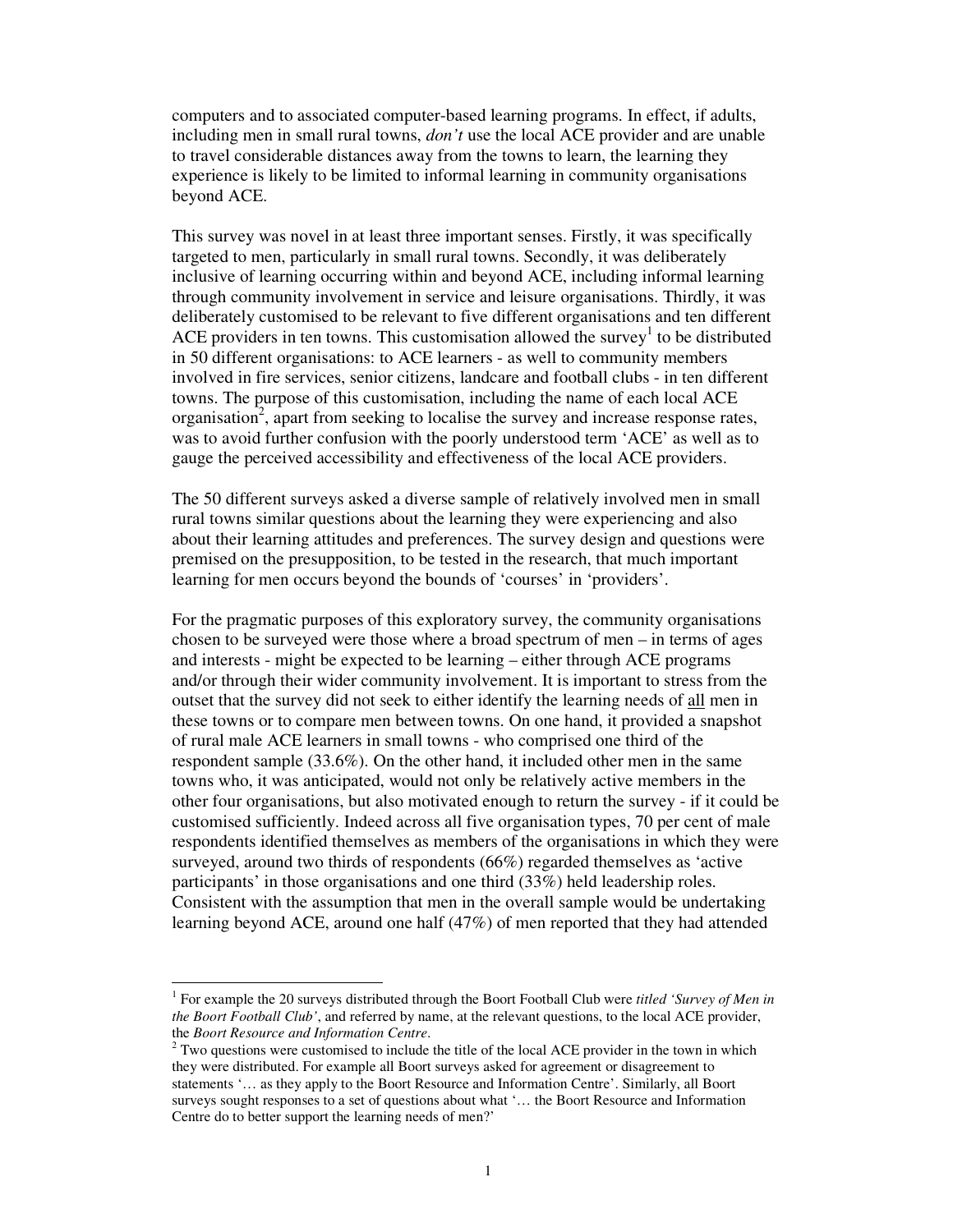'a formal learning program; some time in the past year including many men not learning in ACE.

It is also important to stress that the survey did not seek to compare men with women - though it presupposed, on the basis of the existing data and literature, that men's participation and preferences in adult and community education (ACE) are likely to be different. Rather this survey-based research sought to identify learning-related factors and variables within the selected men's sample and across the small town, rural organisations sampled. It sought to give clues – largely missing in the literature, as to how men's learning might be configured to meet the specific needs of different groups of men in as well as beyond ACE.

The reason for the focus on men in this study is the primary author's experience from extensive previous research into learning in small and rural towns over ten years - that women clearly outnumber men as participants in ACE: not only as students, but also as coordinators, staff, committee members and tutors. ACE programs as well as the services that they provide, are logically and typically skewed towards the particular needs of women who make up the majority of ACE participants. Golding (2003, 2004) has previously explored some of the literature on gender segmentation in ACE including gender-based segmentation and disadvantage associated with rural and remote geographic location. Johnson and Hinton (1986) noted nearly twenty years ago that on the basis of female participation rates approaching 80 per cent, women 'almost own' Australian adult education. Golding, Davies and Volkoff (2001, p.68) in their national review of ACE research, observed that 'women clearly outnumber men as learners and workers in ACE. This phenomenon is historic and ongoing.' The data on ACE participation from all Australian States and Territories<sup>3</sup> over many years shows that men are indeed significantly under-represented in ACE compared to women. For example in Victoria in 2001, there were around two female ACE students for every male ACE student (Teese 2004). Byrne (2001 p.10, 2002) noted, in a NSW-based study, that 'The gender balance for general interest course at the  $WEA<sup>4</sup>$  is approx. 75:25% in favour of women'.

Recent research into boys learning provides another reason to focus on learning by adult males in rural towns. Research data from schools shows a tendency towards early and increasing disengagement from learning by rural boys, who are less likely than girls to value formal learning and more likely to value instrumental, practical learning. Boys and young men are also increasingly more likely than girls and young women are, to participate in and succeed in a wide range of formal educational settings at or beyond school. It is therefore considered important in this study to find out where and how post-school adults are learning - given also that many men are presumably critical role models and mentors to younger male learners as fathers and grandfathers.

These three reasons combined lead to two related research questions that underpin the ten-town survey: Why do adult men tend not to access ACE? If they are not accessing ACE, where, what and how do they prefer to learn?

 $3$  It is important to note that ACE is not as accessible in some Australian States and Territories as it is through a State-supported ACE 'sector' in NSW and Victoria, particularly in rural areas: for details, see Golding, Davies and Volkoff (2001).

<sup>&</sup>lt;sup>4</sup> WEA is an ACE organisation based in NSW and also Adelaide.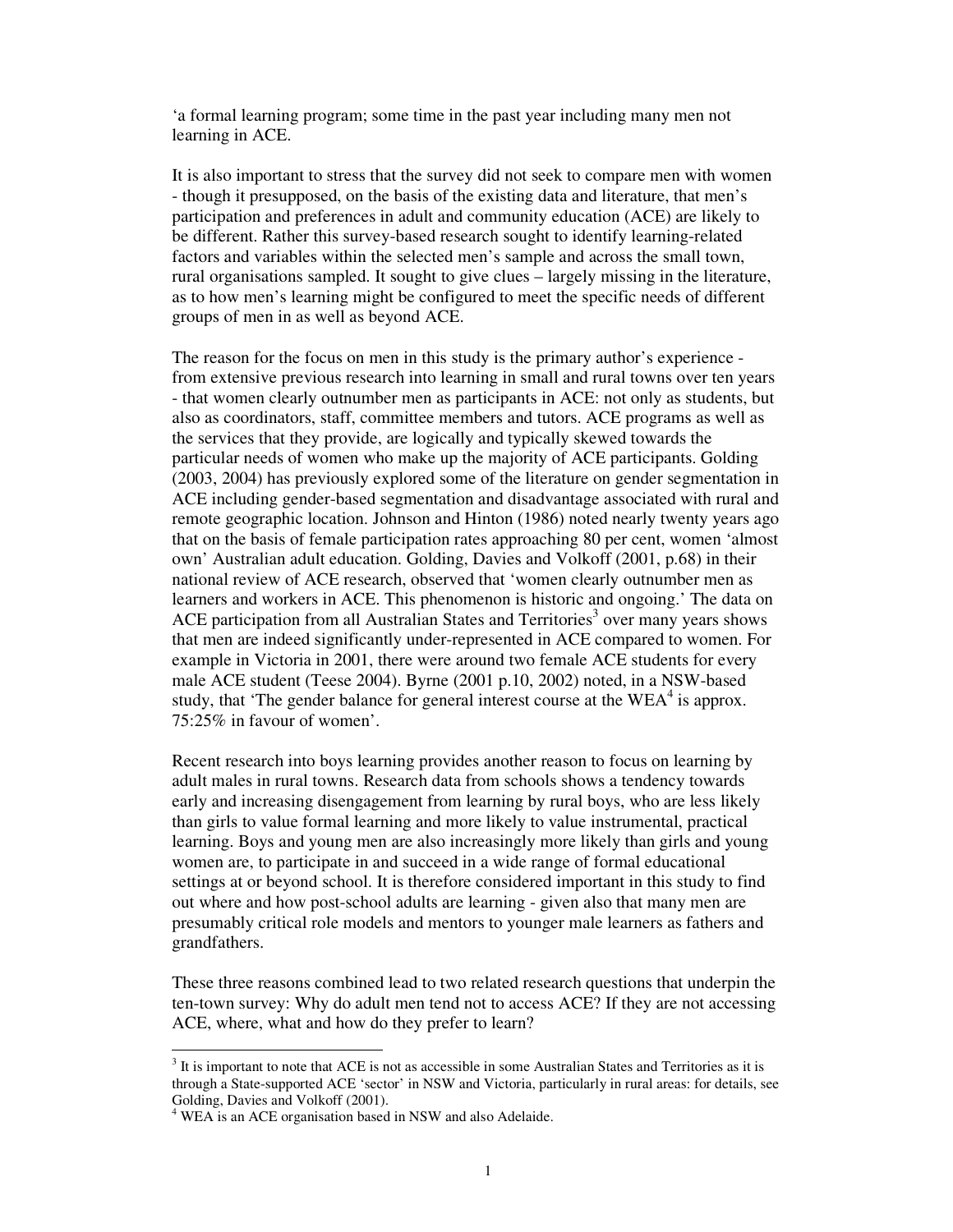### *What learning might we expect to find through voluntary organisations in these towns?*

Three of the four non-ACE organisations included in the current survey of men are central to many men's lives in small country towns and have traditionally been maledominated. A search of the literature reveals that while there is a wider international literature on learning by senior citizens including a recent and growing body of literature on learning by 'older workers', relatively little is known about learning, and particularly the possible gendered nature of learning, in fire services, football or landcare organisations.

The NCVER VOCED database<sup>5</sup> includes nine papers that include mention of fire services training. The very recent and comprehensive Hayes, Golding and Harvey (2004) study of learning through fire and emergency services organisations in small and remote Australian towns found that 85 per cent of members in such organisations are male. The volunteer fire service organisations in this study might be expected to have a similar profile in the ten towns chosen for study.

Adult football competitions are almost exclusively male, and club membership in rural areas might be expected to exhibit a similarly heavy bias towards males. There are no Australian citations specific to Australian rules or other football training in the VOCED database though Parker's (2000) study of education and training related to English professional football is included. There are a number of references on the World Wide Web to 'learning through football' [soccer] initiatives in the UK, including through the FA Cup and Leeds United web sites (FA Cup 2004; Leeds United 2004) that involve education and training in community settings.

There are twelve entries in the VOCED data base that mention Landcare, including reference to a Western Australian-based Landcare training initiative (WADT 1997) and a study by Smith, Kidd and Barrow (1995) that included a recognition of gender differences in Landcare training (LEAP) learning styles. Though many Landcare organisations have significant numbers of active female members and though farming in Australia usually involves a couple farming in partnership, males have traditionally done most of the 'hands-on' farm work. Research by the author in many rural contexts has confirmed a significant division of labour, with the female farmer tending, in turn, to do much of the 'grazing for learning' including using ICT to keep records and do the farm books. Many farming women have to work off-farm to augment limited farming incomes and often travel considerable distances to do so.

Kilpatrick, Johns et al. 1999, pp.14-15) showed that while Australian farmers<sup>6</sup> tend to select their learning sources according to their particular need, informal learning plays an important part: and the main source of learning is other people. The main 'learning methods' identified by farmers in their survey were their own experience, father or family and other farmers. With field days, these three methods accounted for over half of the preferred learning methods. Kilpatrick and Rosenblat (1998) identified five main reasons why farmers prefer informal information to more formalised education

 $^5$ www.ncver.edu.au/voced

<sup>6</sup> Their farmer survey comprised around one third women.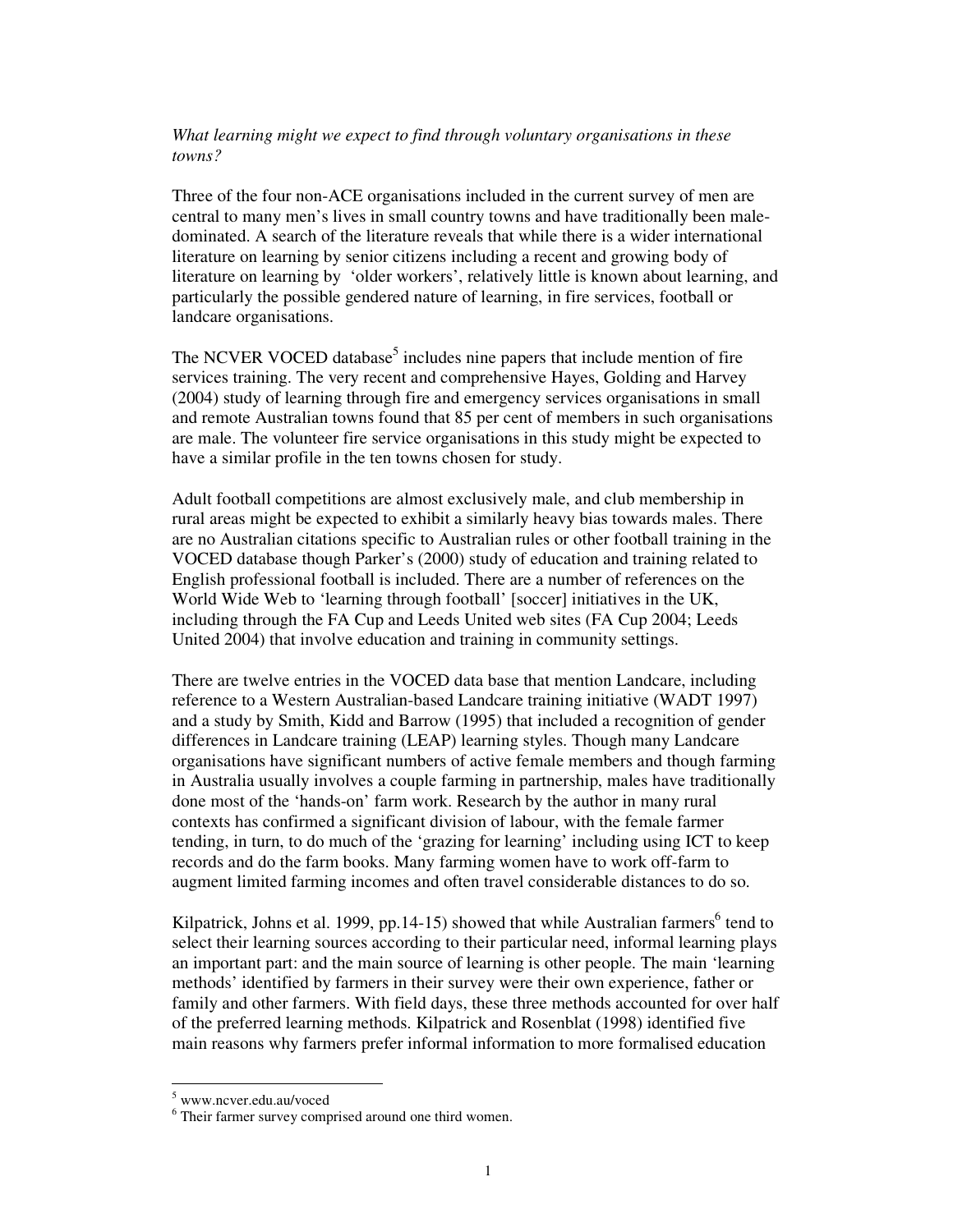and training. They were valuing independence and self-sufficiency; preference for contextualised learning; lack of confidence in training settings; preference for receiving information from known sources (rather than unknown trainers) and a fear that new knowledge and skills might lead them to question their existing beliefs.

When analysed by gender, female farmers in Kilpatrick and Johns' et al's study (pp.156-161) were more likely than male farmers to learn through networks, often built 'from scratch'. When male farmers did utilise learning networks, they tended to learn through more organised activities such as farmer-directed groups, field days and field trips as well as through organised activities unrelated to agriculture. Male farmers were less likely than female farmers to undertake formal accredited training, more likely to rely on their own experience and their fathers or family and less likely to undertake learning for community development. Importantly for the current study, Kilpatrick and Johns (1999, p.164) identified three factors that tended to turn male farmers away from organised learning: including age, a disinclination to attend events sponsored by private organisations and an unsatisfactory previous experience of education and training

By contrast, senior citizens clubs in the current study might be expected to be used more by females, by virtue of the fact that women generally live longer and also tend to remain more socially active for longer. Beckett and Helme (2001) used ACFE data for ages 50 to 80+ from 1998-2000 to conclude that, 'On average, older women were three times more likely to participate in ACE than older men, and this proportion remains relatively constant for each age group' (p.54). However they also noted that, 'gender differences in favour of women tend to decrease' with age (p.26), speculating that as men get older they may tend to give up physically demanding interests such as sport in favour of ACE.

International research on learning and social participation by senior citizens (Ohsako 1999, p.9) confirms that in all countries senior citizens have more free time as they grow older. Ironically 'no time' is almost universally cited as the main reason for nonparticipation in learning activities. The same study shows a high positive correlation between length of schooling and participation of senior citizens in learning activities. Importantly, Ohsako (p.14) also found '… that the more learning activity that a senior citizen engages in, they more they are an active participant in social and community activities.'

Separate research into gender differences in voluntary organisations (Elsdon 1995) suggests that while women have a higher rate of involvement in voluntary organisations than men, women tend more than men to join generalist groups. The CFA, Football Club and Landcare organisations, being specialist, single-interest voluntary organisations might be expected on the basis of Elsdon's research, to have more males with more limited school experience. As Elsdon (cited in McGivney 1999, p.11) noted, women tend more than men

> … to discover new interests and gradually expand their range f activities beyond the group's immediate objectives. They also displayed: '*evidence of intellectual and cultural adventurousness to a much higher degree than men, whose interests re more linear and focussed, especially upon practical activities*' (p.44)'. (McGivney 1999, p.11; McGivney's italics)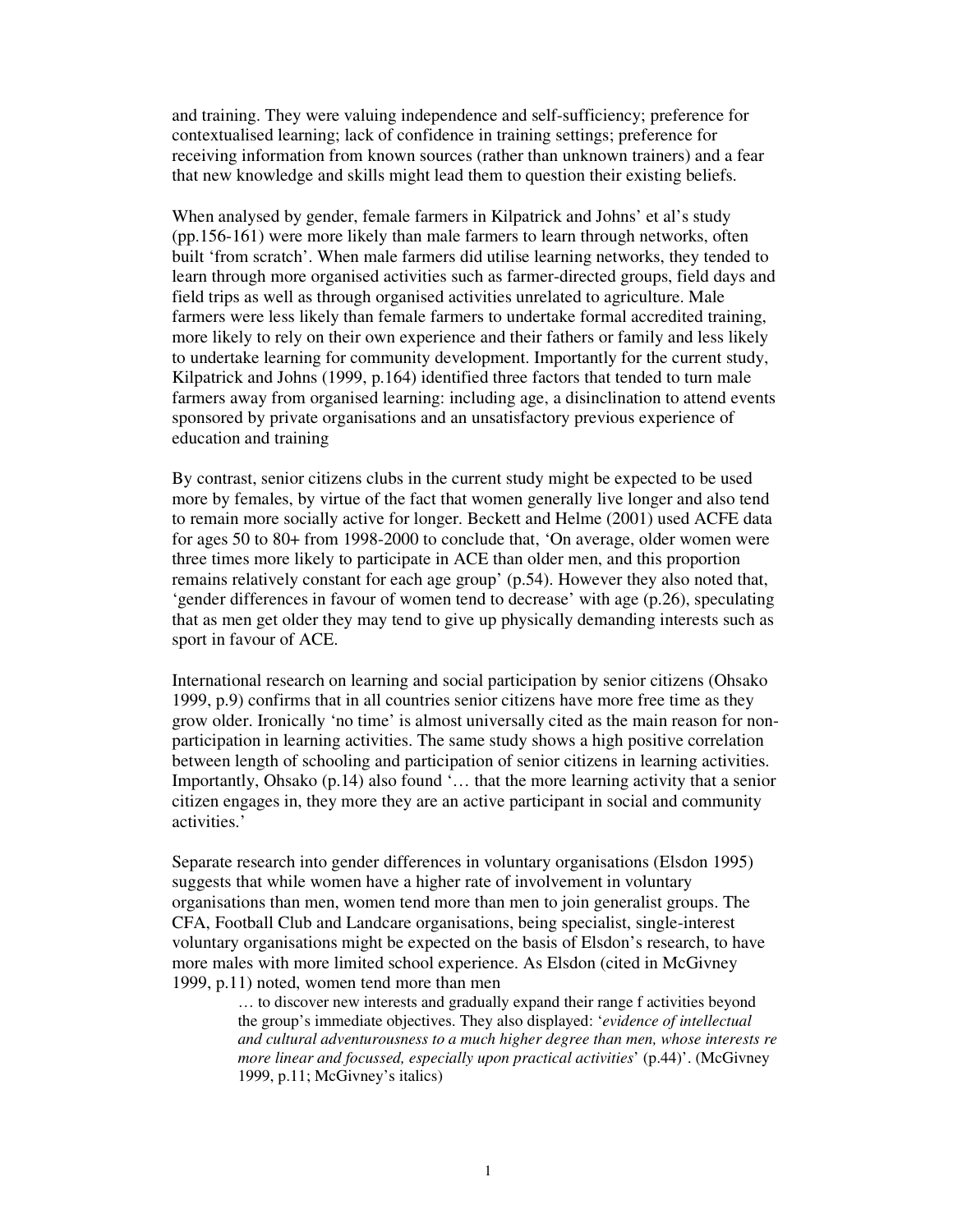#### **Research method**

The research was based primarily on a *Survey of Men in Small Rural Towns,* that aimed to investigate the pattern of adult male learning through ACE and four other community organizations (fire brigades, football clubs, landcare and senior citizens) in small rural towns. In particular, it sought to:

- compare the learning-related characteristics and motivations of men who access learning through a local adult and community education (ACE) provider with men who are learning through their involvement as volunteers and participants in community-based organisations
- identify men's preferred learning, learning styles in these contexts
- determine what effect the presence of women in organizations have on men's attitudes to engagement in community learning contexts and organisations
- determine how adult learning and community organizations might be assisted or reconfigured to involve more men as learners.

The target population was men in ten rural Victorian towns (population less than 2,500 and Remoteness Index [ARIA] of more than 2.0), with two towns in each ACFE Region. Surveys were distributed through the five different organisations to male participants in each of the ten towns. A total of up to 120 surveys were distributed in each town. Up to 40 surveys went to current male learners in ACFEfunded providers<sup>7</sup>. Up to 20 surveys were distributed to Landcare members, 20 to football club members, 20 to fire service (CFA) members and 20 to senior citizens members<sup>8</sup>.

The survey questions focussed on:

- the motivations and inhibitors of men's learning
- what men say they need to learn
- men's preferred learning styles and learning contexts
- men's perceptions of the role of gender in organizations and in adult and community learning contexts
- ways in which learning through adult and community education (ACE) organizations might be made more inclusive of men, as well as
- demographic information about men who answered the survey that might provide a basis for inter-group comparisons.

## *The choice of towns and organisations*

The ten towns, two in each ACFE Board Region, were selected to be both small and objectively rural. Nine of the towns had populations of less than 2500 people<sup>9</sup>. All but one town had an Accessibility / Remoteness Index of Australia (ARIA) in the 'moderately accessible' range between 1.7 and 3.7. Importantly and deliberately, all ten towns were beyond easy commuting distance to the nearest regional TAFE, making the local ACE provider the only logical public provider of adult education.

<sup>7</sup> Very few of the ACE providers could find a total of 40 men who had used the provider to survey.

<sup>&</sup>lt;sup>8</sup> Again, many senior citizens clubs had difficulty finding 20 male members.

<sup>&</sup>lt;sup>9</sup> Population based on 2001 census.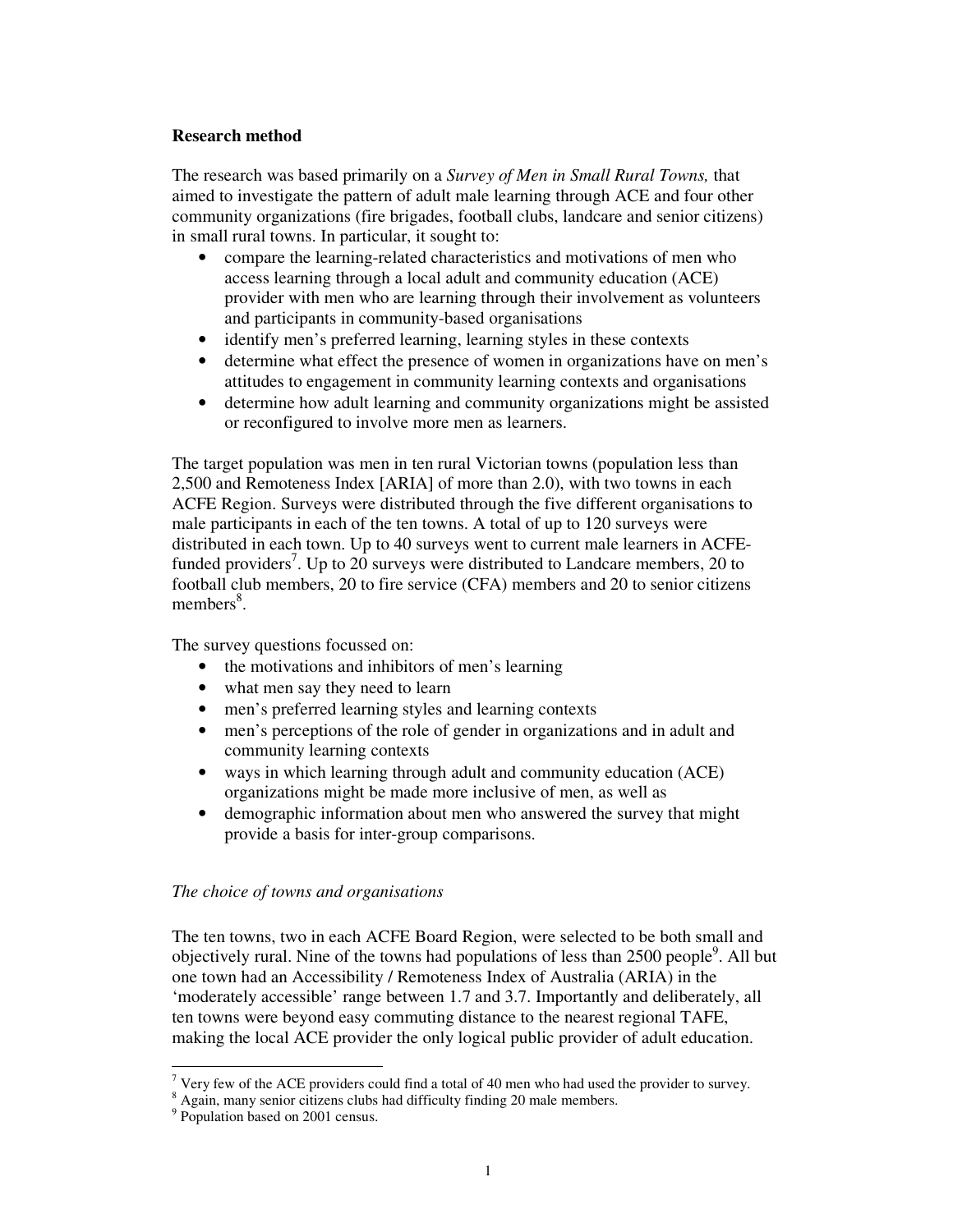The first group of organisations targeted by the survey in each of the ten towns were men who had used ACE programs and services in the the local ACE provider in the past year. If the survey had been limited only to these men who had used these ACE providers, it would have only sampled men who accessed the provider *in spite of* the possible barriers to participation. For this reason, similar surveys were distributed to men in four other organisational types in each of the ten towns, in order to systematically sample rural men 'beyond ACE'. The organisations surveyed were participants in the volunteer fire service, the Country Fire Authority (CFA), football clubs, senior citizens clubs<sup>10</sup>, and landcare<sup>11</sup>. Surveys avoided possible overlap between individuals who were members of more than one organisation by requesting that only one survey to be completed (but both returned) by respondents if they received two copies.

The common questions assumed that some learning was taking place and being experienced by respondents in each organisation to a greater or lesser extent. In effect, all organisations were considered in some way to be 'learning organisations', in the sense that participation, and in some cases training or practice, was presumably associated with deliberate (formal or non-formal) or informal learning through each organisation.

The survey sought to explore men's learning needs and preferences. It included identical questions about the nature of the learning and the learning opportunities in the organisation targeted as well as the respondent's perceived importance and rating of particular skills. A series of statements were included to explore attitudes towards the learning occurring in and through the organisation targeted as well as towards the organisation itself. All survey variants included a series of statements to gauge the opinions of respondents towards the learning opportunities available or desired through the local ACE provider. A final bank of questions about the respondent sought to identify the respondent's role in the organisation targeted by the survey as well as age and highest completed formal education.

Local people who assisted with survey distribution within particular organisations as well as respondents were encouraged to return surveys that, for whatever reason, were not completed in order to increase overall response rates and to establish true response rates by town and organisation type. Table 1 summarises the response rate by town and organisation type.

## **Table 1 Number of percentage of surveys returned and completed by town and organisation type**

| Location  | ACE | Fire | Football | Landcare | <b>Seniors</b> | <b>Totals</b> | $\mathcal{G}_{\mathcal{O}}$<br><b>Response</b> |
|-----------|-----|------|----------|----------|----------------|---------------|------------------------------------------------|
| Birchip   | 1 Q |      |          |          |                | 46            | 69.7                                           |
| St Arnaud |     |      | 14       |          |                | 42            | 64.6                                           |
| Simpson   | 10  |      |          |          |                | 36            | 45.6                                           |

<sup>10</sup> Two small towns without a local Senior Citizens Clubs distributed their surveys via Bowls Club members age 60 and over).

<sup>&</sup>lt;sup>11</sup> Two small towns without local Landcare organisations distributed their surveys through local United Dairy Farmers and Victorian Farmers Federation organisations.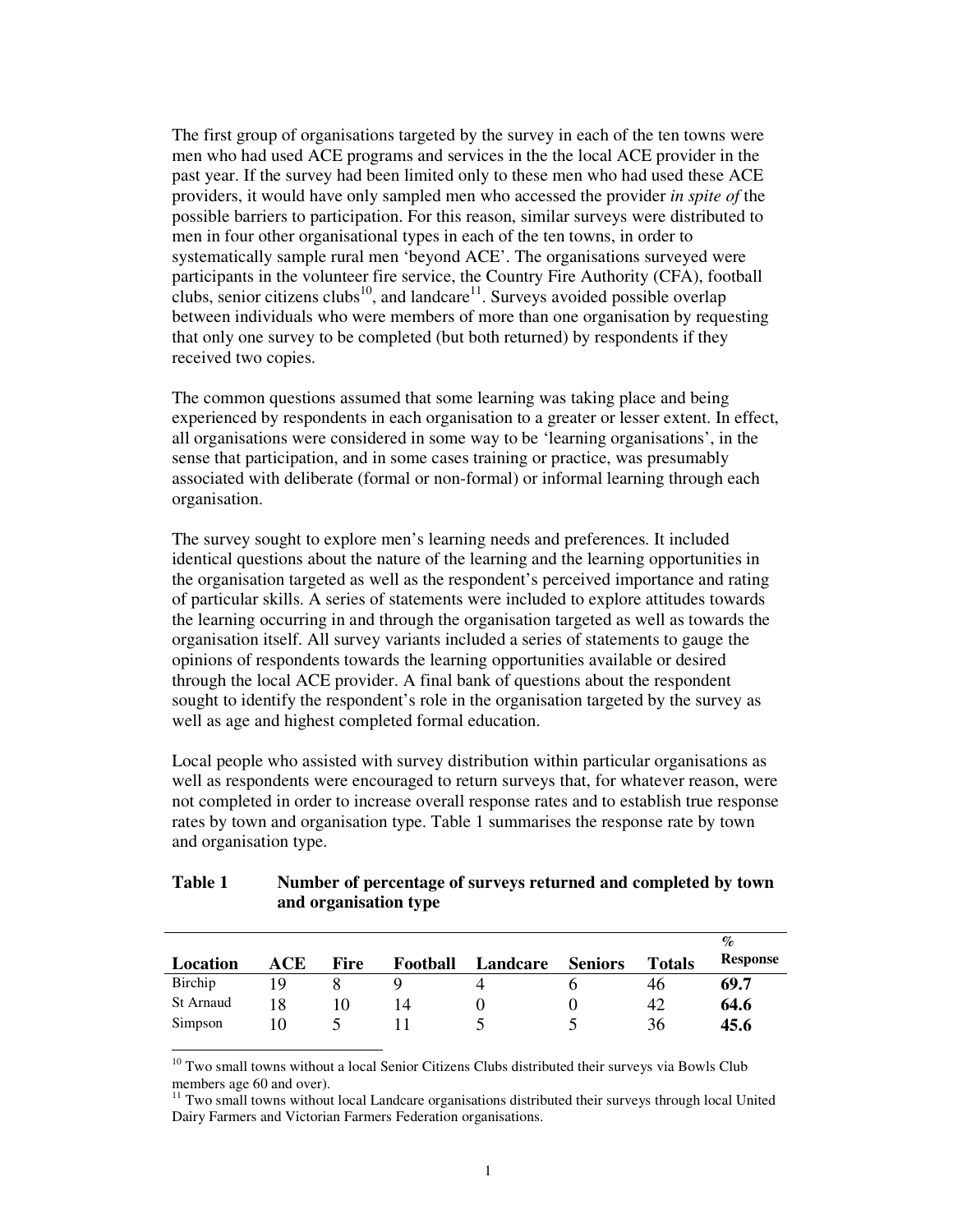| Apollo Bay   | 13   | 9    | 9    |      | 6    | 42      | 43.8    |
|--------------|------|------|------|------|------|---------|---------|
| Inverloch    | 18   | 6    | 0    | 5    |      | 30      | 42.9    |
| Foster       | 6    | 3    | 0    | 5    |      | 15      | 15.0    |
| Corryong     | 16   | 8    | 4    | 9    | 13   | 50      | 43.5    |
| Alexandra    | 8    | 13   | 20   | 11   | 2    | 54      | 47.0    |
| Pyramid Hill | 8    | 3    | 12   | 3    | 10   | 36      | 36.4    |
| <b>Boort</b> | 18   |      | 8    | 10   | 11   | 48      | 56.5    |
| Totals       | 134  | 66   | 87   | 57   | 55   | 399     |         |
| % Response   | 44.2 | 42.9 | 53.7 | 39.6 | 51.4 | $45.9*$ | $45.9*$ |

# Overall Response rate is calculated by expressing the number surveys returned and completed (399), as a percentage of the total distributed (1200), less the number returned but not completed (330). Town and organisation response rates are calculated in a similar way.

The overall response rate of around 46 per cent comprised around one third of men from ACE organisations (n=134, 33.6%), one third service organisations (CFA and Landcare: n=123, 30.8%) and one-third leisure organisations (football and senior citizens: n=142, 35.6%). Table 1 confirms that response rates varied considerably by organisation type and particularly by town, largely as a consequence of differential effort and persistence by volunteers in particular organisations involved in survey distribution.

In general, response rates were lower when surveys were mailed rather than being distributed personally. Given that 19 of the 50 organisations surveyed returned five or less surveys and that four organisations returned no surveys, the confidence of the percentages cited in the survey results are subject to these variable response rates. It is important to acknowledge the limitations posed by significant differences in response between particular towns and organisations and the likely sampling errors and problems with comparisons of relatively small respondent populations.

# **Findings and discussion**

The most significant $12$  differences identified for the learning-related variables explored in this research related to the type of organisation in which men were participants. In effect, for the respondent sample of men analysed from the five organisation types in the ten, small rural towns, men learnt in significantly differently ways in the different types of organisations. In general, learning as a consequence of participation within and through non-ACE service and leisure organisations was more effective for men than learning through adult and community education (ACE).

On most learning-related criteria, fire, football and senior citizens organisations in particular fulfil a number of critical, learning-related roles for men who are actively involved in those organisations. There is evidence from the survey that learning through regular and active community participation is more effective and more closely matched to men's learning preferences than learning through the local ACE provider – even for men who are already users of ACE.

Fire and senior citizens organisations provide men with significantly more opportunities than the local ACE provider for learning in modes preferred by men:

<sup>&</sup>lt;sup>12</sup> In this paper, the term 'significantly' refers to a test of significance using a Pearson Chi-Square Test  $(p<0.05)$ .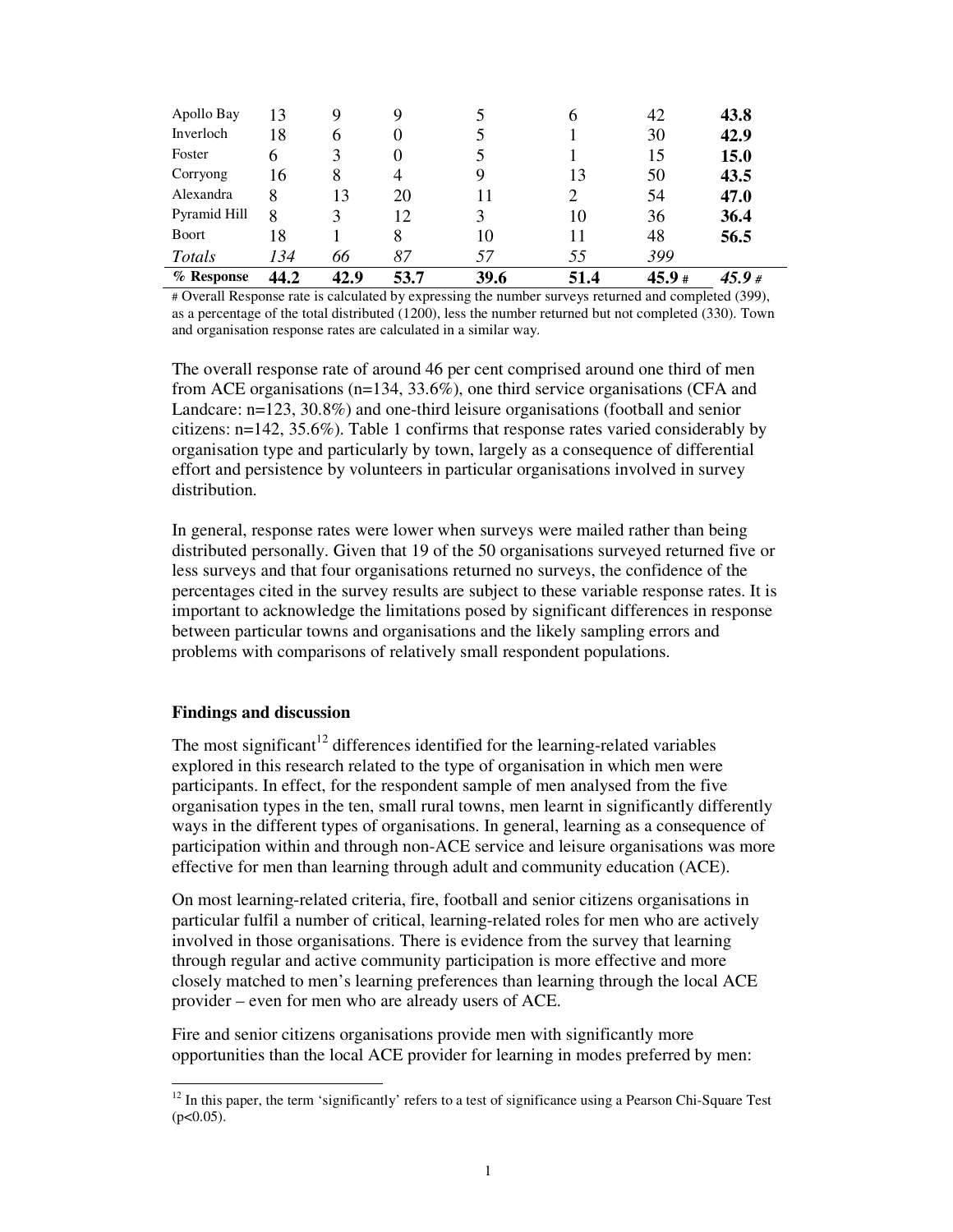through regular practice, by taking on responsibility through the organisation and for one-on-one learning. Fire organisations also provide significantly more opportunities for accredited learning through the organisation than ACE provides for men to learn through special interest courses.

Local ACE providers facilitate significantly more opportunities to learn through the internet than do the other organisations. For many men who need internet skills, particularly those involved in senior citizens and landcare, there remain large gaps between the importance of internet skills and self rating of those skills, that ACE does not currently meet. Of the organisations surveyed, ACE users were significantly more likely to agree that the small size of the organisation made their learning easier, but were significantly more likely to regard ACE as a mainly women's organisation.

Men involved in organisations other than ACE were significantly more involved as participants and also in leadership roles in those organisations than men who participated in ACE. They were also more satisfied that their level of skill allowed them to take an active part in their organisation and significantly less likely than ACE users to regard opportunities to learn elsewhere in their communities as limited. Non-ACE organisation participants were significantly more likely than ACE participants were to value the importance of skills to take responsible positions in community organisations as well as public speaking skills.

Most men that do not use the local ACE provider nevertheless regarded it as a valuable resource and around nine out of ten would use it anytime if they really needed it. However over one half of football club and senior citizens participants and four out of ten fire organisation members did not know enough about the local ACE provider to use it.

A number of factors affected men's attitudes to and participation in learning in the towns surveyed. Men in *smaller* towns were significantly more active participants in their organisation's activities than in larger towns. They were also more likely to regard opportunities to learn elsewhere in the community as limited, and more likely to regard the local ACE provider as a useful place to do course, but also more likely to regard the provider as a women's space. Men in *remoter* towns showed somewhat similar trends to those in smaller towns, but importantly, were around one half as likely to agree (only 16 per cent in remoter towns agreed) that they 'really enjoyed learning at school' than men in the less remote towns.

There is evidence of a clear link between knowledge about learning and community involvement. Men who had been involved in organisations for more than ten years were significantly more active and interested learners on a whole range of adult learning criteria, but being older, had more limited computer and internet skills and held relatively negative attitudes towards the local ACE provider.

Men who knew enough about the local ACE provider to use it were significantly more involved in their own organisation's activities and more aware of the opportunities to learn through those organisations. Men who *don't* know enough about the local ACE provider to use it were significantly more satisfied with their current skill levels and less likely to take part in learning - even through their own organisation. Men with a limited knowledge of the local ACE provider were around five times as likely to feel uncomfortable using the local ACE provider. They were also around twice as likely to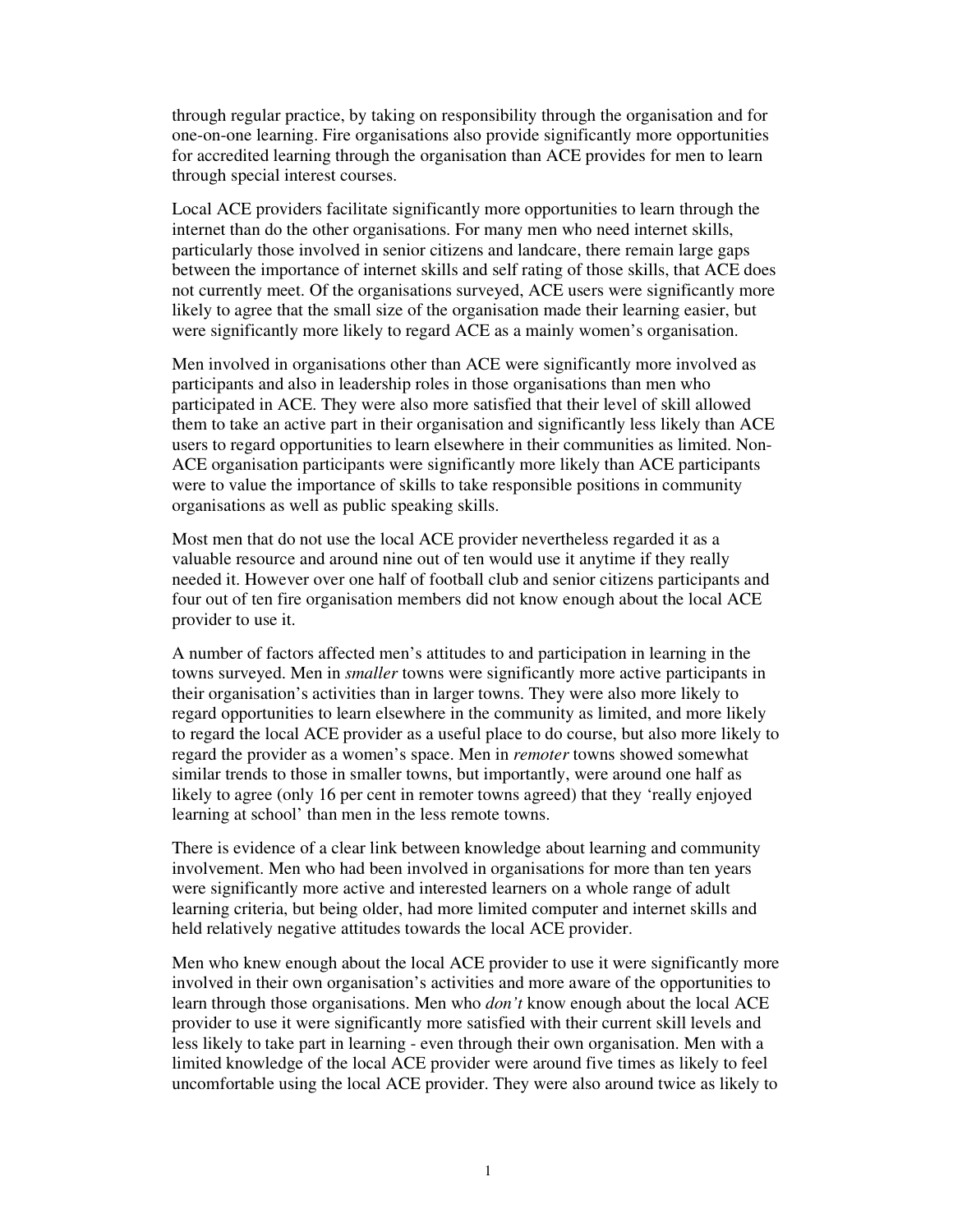be older, not know other people using the provider and regard it as a women's space than men with a good working knowledge of ACE.

For the small number of towns surveyed, the position of the ACE provider in town appeared to affect men's attitudes to the provider. Around twice as many men in towns where the provider was shopfront did not feel comfortable going there as men where the ACE provider was not shopfront.

Age was a significant intervening variable in terms of men's attitudes to and involvement in learning generally, and to ACE in particular. Younger men had significantly higher internet and computer skills, were much less comfortable about going to the local ACE provider and were more likely to regard it as a 'women's space'. Around six out of ten men of age 24 years or younger did know enough about the local ACE provider to use it and over one half considered it did not currently offer anything they needed to learn. At the other extreme, men over 55 years had more negative and limited experiences of formal learning and ICT and were also unlikely to access ACE.

The survey provides strong and disturbing evidence of the ongoing and debilitating effects of negative experiences at school on involvement in lifelong learning and community activity for men of all ages. On a large number of criteria, men who did not 'really enjoy learning at school' not only had significantly less positive attitudes to adult learning but were much less actively involved in community organisations. They participated significantly less frequently, were less interested in more learning, regarded public speaking skills less highly and rated their computer skills lower. Men who did not enjoy school learning were significantly less likely to be active or hold leadership roles in organisation or to have recently been involved in formal learning programs. In order for them to participate in ACE, courses would need to be shorter and their general attitude that they are 'too old' as adults to be involved in learning would also need to be addressed.

Attitudes toward school – and many other learning-related criteria were found to be significantly related to completion of higher year levels at school. Men who left school earlier (particularly older men) had significantly lower internet skills. These differences flow through into significant differences in men's post-school education. Men with any form of education or training completed post-school had significantly more opportunities for learning through their community involvement than men with no formal post-school experience. Men with limited post-school education completions also had significantly lower internet skills, were more likely to regard their age as a barrier to learning and to be attracted by learning opportunities in smaller organisations.

#### **Conclusions and implications**

All five organisations surveyed play critical roles as learning organisations for men in small rural towns. For the men surveyed, adult and community education's (ACE's) importance as a learning organisation is different from but significantly less valuable than for the four other community organisations surveyed.

This research confirms the critical and positive role played by active and frequent involvement in volunteer community activity through service and leisure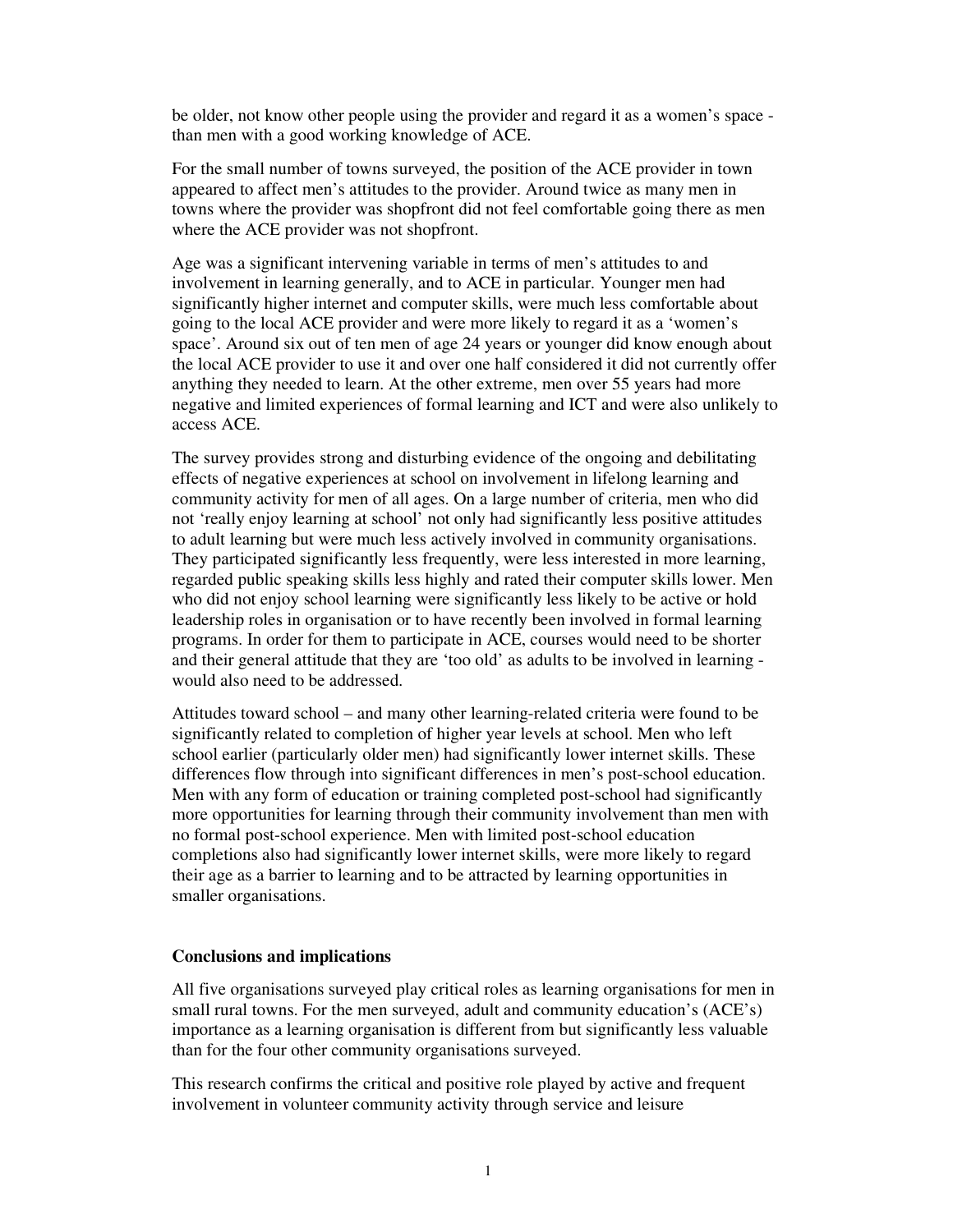organisations. It highlights the current problems ACE has attracting men as learners despite the value they clearly place on learning and the expressed needs of men of all ages to keep learning. While 90 per cent of men value learning in some form, ACE falls well short of providing opportunities to meet the expressed learning needs of the majority of rural men in small Victorian towns.

Overall, most men express a keen desire to learn by being actively involved in an activity rather than passively learning 'about' something. Men particularly value learning that allows them to stay fit, healthy and safe, but also to take on responsible positions in community organisations including speaking skills and interpersonal communication. Men's preferences were for learning through practical, hands-on experiences, by doing, and wherever possible, in outdoor settings. A minority of men prefer to learn in a classroom setting and for four out of ten men, learning from books, via the computer or the internet are also inappropriate.

Two thirds of men who are interested in more learning want the learning facilitated in a local situation where the organisation that they are already part of normally meets. Given that a significant minority of men express an aversion to the local ACE provider as a place essentially for women, the provision of men's learning in contexts and settings than in an ACE provider or classroom – as it is currently configuredwould appear be more appropriate.

Men generally, and particularly younger men, have a limited knowledge of the local ACE provider. Around one in four men don't know enough about the local ACE provider to use it, and those that do use it appear to be only marginally attached to the organisation. In order to better meet the needs of men, there is an expressed request, from around three quarters of men surveyed, for ACE to provide more practical, hands-on learning and more programs specifically for men. Around six out of ten men requested more flexible opening hours and for more males to be involved as ACE teachers or on the ACE committee.

The most negative attitudes towards adult learning, including towards ACE, come from men whose previous experiences of school or formal learning are limited or negative. While younger men have a significantly better grasp of ICT skills, they have fewer opportunities to learn through leadership roles in organisations and more negative perceptions of ACE.

If local rural ACE providers are to more effectively meet rural men's learning needs as expressed through this survey, they may need to create more learning situations in which men are already 'at home' – in fire or emergency service organisations, in sporting clubs or via practical, hands-on activity. The research confirms the need for ACE providers in these settings to recognise and break down the perceived and persistent barriers that lack of enjoyment and limited early experiences of learning at (and also beyond) school can and do create for many men over a lifetime.

Changes in ICT pose new and bigger barriers particularly for older men who have limited access to new technologies through work or through community involvement as volunteers. Men of all ages, particularly younger rural men with higher levels of ICT skill, tend to have more dismissive, uninformed or negative attitudes towards ACE. Though ACE is recognised an important potential resource by most men, four out of ten men don't know enough about the local ACE provider to use it, and one in five men don't feel comfortable going there.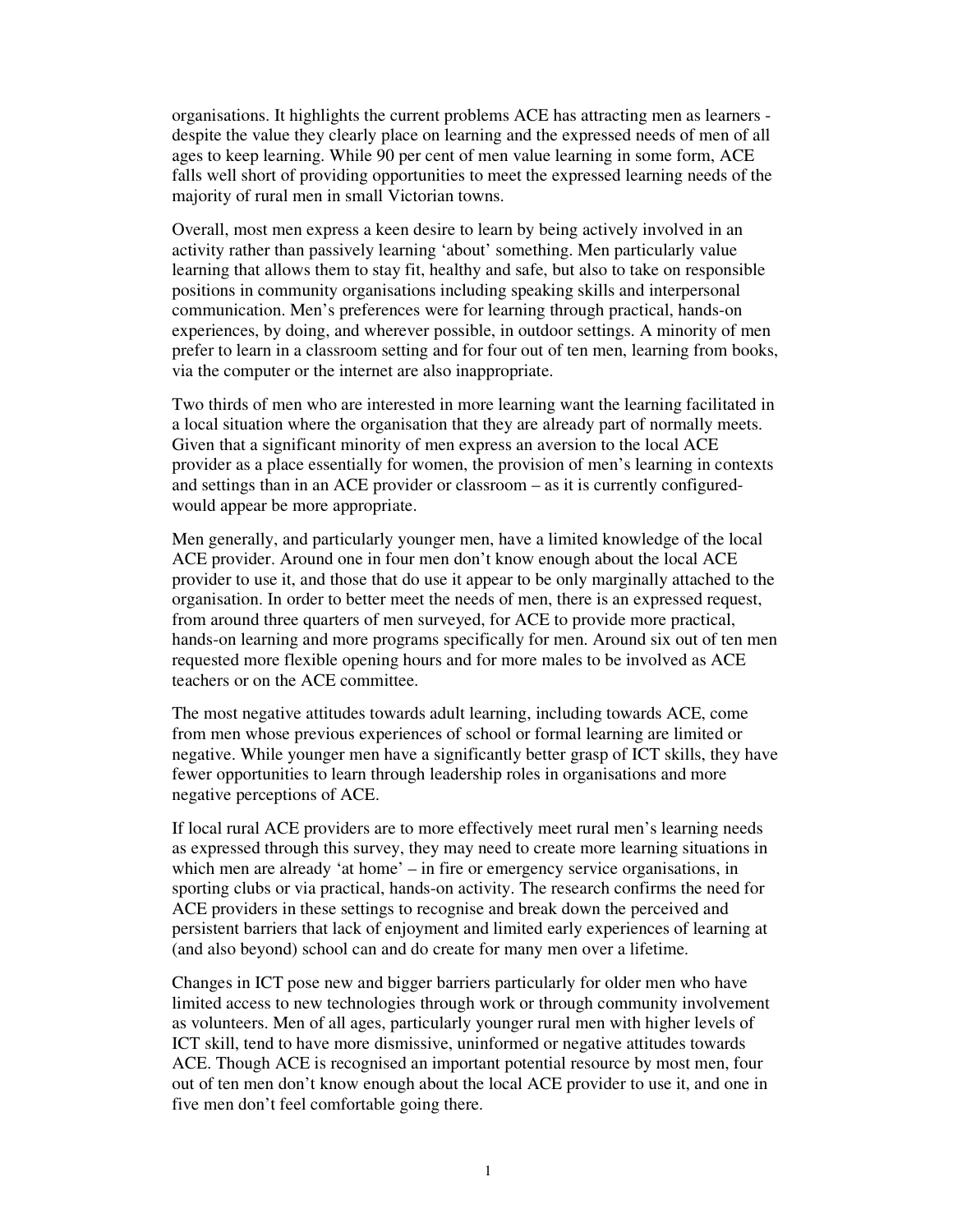In summary, being an active member of a community organisation plays a key role in men's learning and provides critical opportunities for further learning. Though relatively few men 'really enjoyed' learning at school and around one in five men are limited in their ability to engage in learning by their limited literacy skills, most claim and share a desire to learn. However most men express a clear preference for learning in less formal, practical, group settings. Most men learning delivered locally – preferably through their own organisation, and generally not through the local ACE providers in rural towns - as they are currently configured.

There is evidence of a need, in the light of the research evidence and men's expressed learning preferences, to examine and reconsider the arguably gendered nature of many adult and VET learning organisations in order to better accommodate the learning preferences of a wider range of men and women. The research identifies particular problems for men in rural towns where a TAFE is often not accessible and where an adult and community education (ACE) provider becomes the primary public site for adults undertaking local, formal learning and for accessing services including the internet.

The implications of the general reluctance of men to learn in formal and structured settings is contrasted with the many other ways in which men access learning in community-based, volunteer and service organisations. The research identifies a need to ensure that learning contexts and policies are configured to more closely match the needs of older men as well as for the majority of rural men with negative previous experiences at school. The research has important implications for appropriate teaching and learning contexts for boys, as well as for re-engaging later learners and breaking the cycle of intergenerational reluctance to learn by some men.

#### **References**

- Beckett, D and Helme, S (2001) *Engaging older learners*, Final Report to Adult, Community and Further Education Board, Melbourne.
- Byrne, M (2001) *Men's participation in the WEA discussion group program*, Unpublished Report to the WEA Board, Stage 1, Sydney.
- Byrne, M. (2002) *Men's participation in the WEA discussion group program*, Unpublished Report to the WEA Board, Stage 2, Sydney.
- Elsdon, K with Reynolds, J and Stewart, S (1995) *Voluntary organisations*: *citizenship, learning and change*, NIACE, Leicester.

FA Cup (2004) http://www.TheFA.com/FALearning, Accessed 30/08/04.

Golding, B (2003) 'Who's doing the hunting and gathering? An exploration of gender segmentation in adult learning in small and remote Australian communities', Paper to AVETRA Conference, Sydney, 10-11 April.

Golding, B (2004). Who's doing the hunting and gathering? An exploration of gender segmentation in adult learning in small and remote communities', in Bowman, K (Ed) *Equity in vocational education and training, Research readings*, NCVER, pp.227-243, htpp://www.ncver.edu.au/research/proj/nr2201.pdf

Golding, B, Harvey, J and Echter, A (2004) Men's learning through ACE and community involvement in small rural towns**:** Results of a Victorian **s**urvey**,** Report to Adult, Community and Further Education BoardVictoria, Draft, 21 December 2004.

Golding, B, Davies, M, and Volkoff, V (2001) *A consolidation of ACE research 1990-2000, Review of Research*, National Centre for Vocational Education Research, Adelaide.